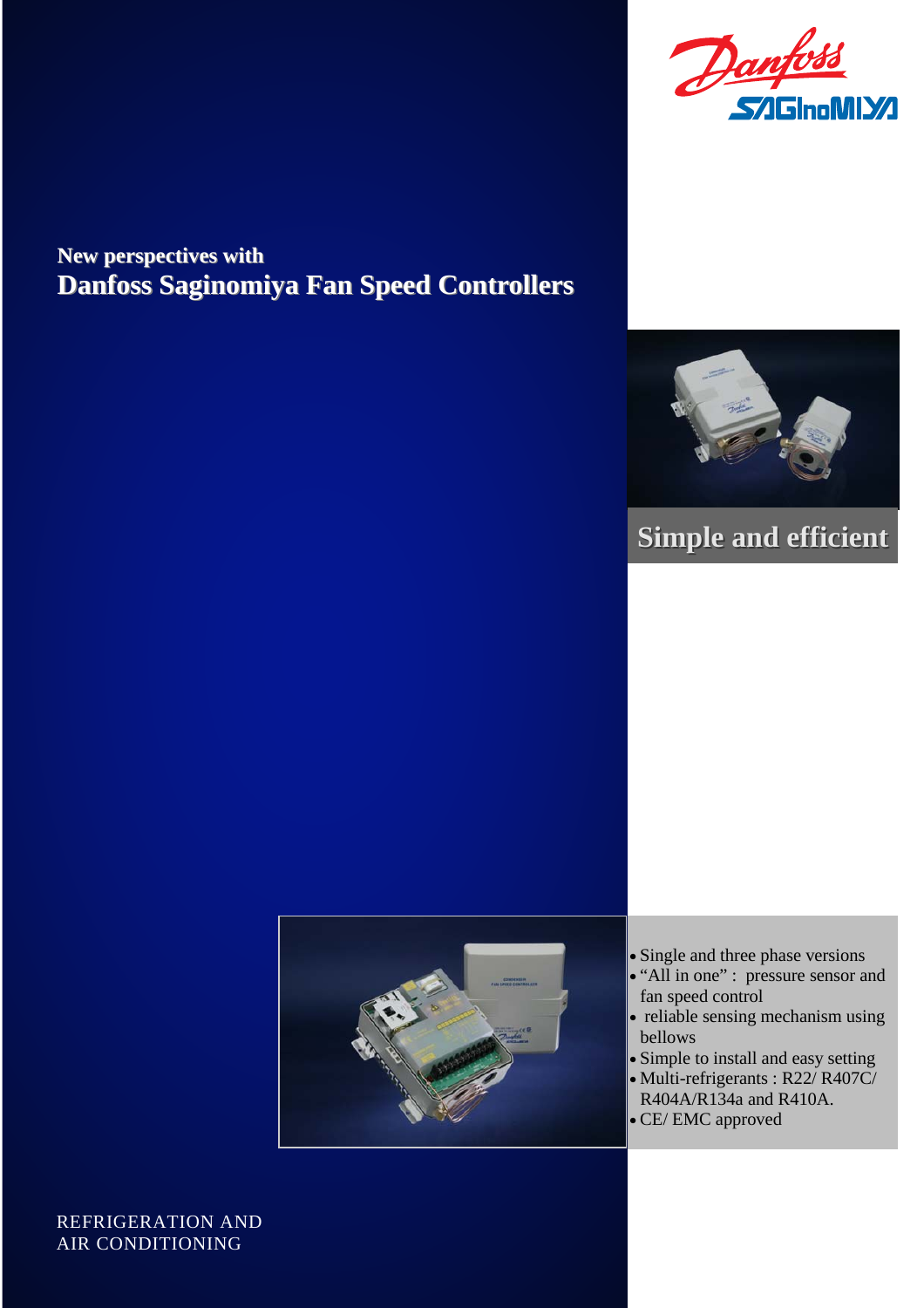

The RGE controls the speed of the condensor fan in refrigeration and air conditioning units that work all year long. It keeps the condensing pressure at a steady level by changing the speed of the fan according to the required condensing pressure.

#### **Advantages**

- All RGE models operate at low current down to 0,2A, allowing versatile operation and use.
- The pressure connection of the RGE can be made either before or after the condensor providing more installation options and flexibility.
- The new 2A single phase version..............................



The operating characteristics may vary according to voltage, frequency, and fan motor characteristics

**2A single-phase type** 



For external forced operation switch please contact us. Use a forced operation switch with non-voltage contact signal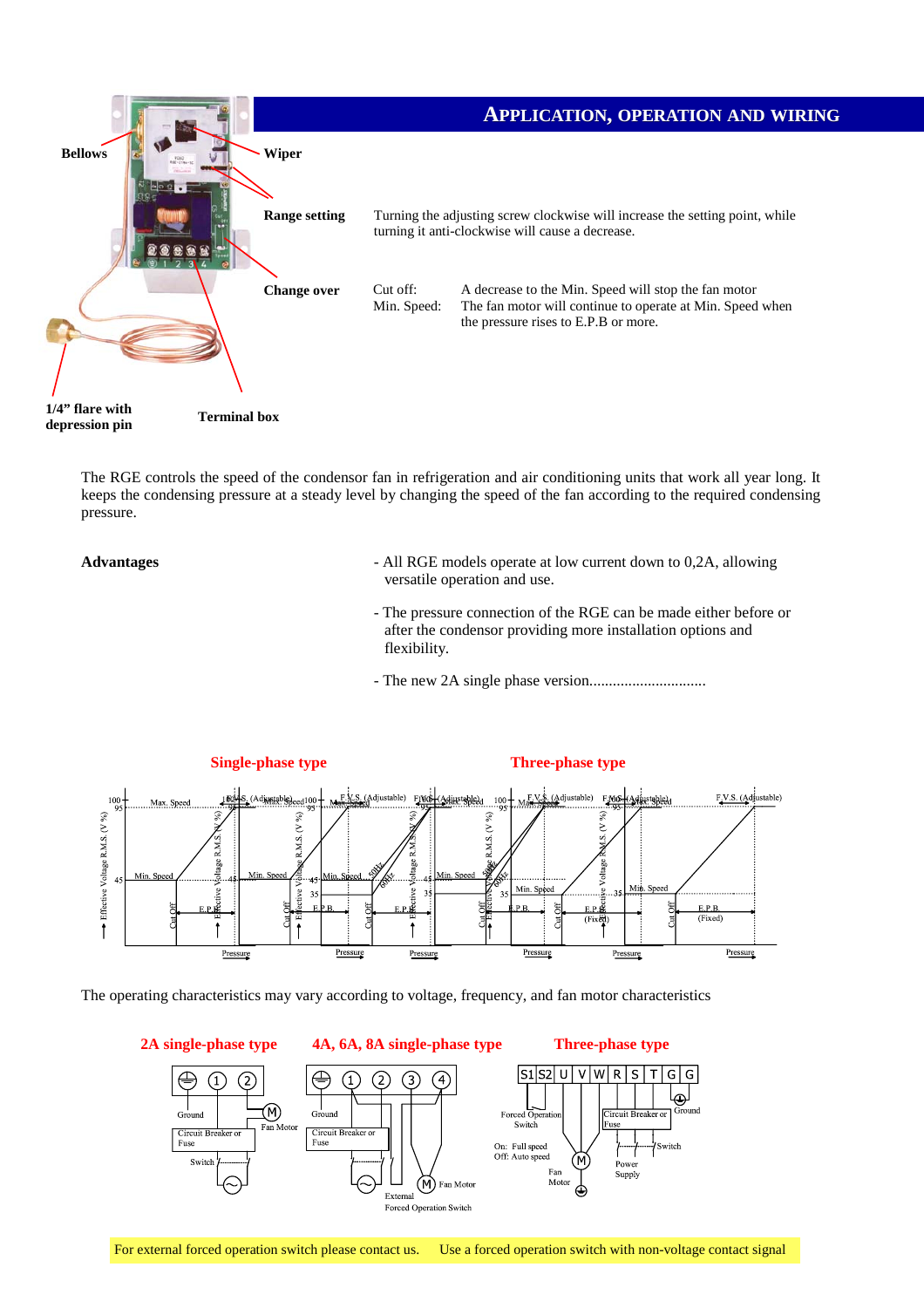**TECHNICAL DATA** 



### **Single-phase versions 2-8 A**

| Code number | Catalog No. | Factory set<br>[bar] | Refrigerant          | Adjusting<br>$range*$<br>[bar] | Proportional<br>$band**$<br>[bar] | Ampere     | Power supply | Ambient temp.<br>[°C] | <b>Function</b> |
|-------------|-------------|----------------------|----------------------|--------------------------------|-----------------------------------|------------|--------------|-----------------------|-----------------|
| 061H3044    | RGE-Z1L2-5  | 11                   | R134a                |                                |                                   |            |              |                       |                 |
| 061H3045    | RGE-Z1L4-5  | 19                   | R22, R407C,<br>R404C | $8 - 28$                       | $\overline{4}$                    | $0.2 - 2A$ | 230V 50Hz    |                       | 1               |
| 061H3048    | RGE-Z1L6-5  | 32                   | <b>R410A</b>         | 16-39                          | 8                                 |            |              |                       |                 |
| 061H3002    | RGE-Z1N2-5  | 11                   | R134a                | $8-28$                         | $\overline{4}$                    | $0.2 - 4A$ | 230V 50Hz    | $-20$ to 50           | 1               |
| 061H3017    | RGE-Z1N2-6  |                      |                      |                                |                                   |            | 230V 60Hz    |                       |                 |
| 061H3005    | RGE-Z1N4-5  | 19                   | R22, R407C,<br>R404C |                                |                                   |            | 230V 50Hz    |                       |                 |
| 061H3014    | RGE-Z1N4-6  |                      |                      |                                |                                   |            | 230V 60Hz    |                       |                 |
| 061H3021    | RGE-Z1N6-5  |                      | <b>R410A</b>         | 16-39                          | 8                                 |            | 230V 50Hz    |                       | $\overline{c}$  |
| 061H3024    | RGE-Z1N6-6  | 32                   |                      |                                |                                   |            | 230V 60Hz    |                       |                 |
| 061H3007    | RGE-Z1P2-5  | 11                   | R134a                | $8-28$                         | $\overline{4}$                    | $0.2 - 6A$ | 230V 50Hz    |                       | 1               |
| 061H3015    | RGE-Z1P2-6  |                      |                      |                                |                                   |            | 230V 60Hz    |                       |                 |
| 061H3008    | RGE-Z1P4-5  | 19                   | R22, R407C,<br>R404C |                                |                                   |            | 230V 50Hz    |                       |                 |
| 061H3018    | RGE-Z1P4-6  |                      |                      |                                |                                   |            | 230V 60Hz    |                       |                 |
| 061H3022    | RGE-Z1P6-5  | 32                   | <b>R410A</b>         | 16-39                          | 8                                 |            | 230V 50Hz    |                       | $\overline{c}$  |
| 061H3025    | RGE-Z1P6-6  |                      |                      |                                |                                   |            | 230V 60Hz    |                       |                 |
| 061H3004    | RGE-Z1Q2-5  | 11                   | R134a                | $8 - 28$                       | $\overline{4}$                    | $0.2 - 8A$ | 230V 50Hz    |                       | 1               |
| 061H3019    | RGE-Z102-6  |                      |                      |                                |                                   |            | 230V 60Hz    |                       |                 |
| 061H3009    | RGE-Z104-5  | 19                   | R22, R407C,<br>R404C |                                |                                   |            | 230V 50Hz    |                       |                 |
| 061H3020    | RGE-Z1Q4-6  |                      |                      |                                |                                   |            | 230V 60Hz    |                       |                 |
| 061H3023    | RGE-Z1Q6-5  | 32                   | <b>R410A</b>         | 16-39                          | 8                                 |            | 230V 50Hz    |                       | $\mathfrak{2}$  |
| 061H3026    | RGE-Z106-6  |                      |                      |                                |                                   |            | 230V 60Hz    |                       |                 |

## **Three-phase versions 5-7 A**

| Code number | Catalog No. | <b>Factory set</b><br>[bar] | Refrigerant                                    | Adjusting<br>$range*$<br>[bar] | Proportional<br>$band**$<br>[bar] | Ampere     | Power supply             | Ambient temp.<br>$[^{\circ}C]$ | Function |
|-------------|-------------|-----------------------------|------------------------------------------------|--------------------------------|-----------------------------------|------------|--------------------------|--------------------------------|----------|
| 061H3016    | RGE-Z3R2-7  | 11                          | R134a                                          | $8-28$                         | $\overline{4}$                    | $0.2 - 5A$ | 200V 50/60Hz             | $-20$ to 50                    | 3        |
| 061H3010    | RGE-X3R2-7  |                             |                                                |                                |                                   |            | 400V 50/60Hz             | $-15$ to 50                    |          |
| 061H3003    | RGE-Z3R4-7  | 16                          | R <sub>22</sub> , R <sub>407</sub> C,<br>R404A |                                |                                   |            | 200V 50/60Hz             | $-20$ to 50                    |          |
| 061H3006    | RGE-X3R4-7  |                             |                                                |                                |                                   |            | 400V 50/60Hz             | $-15$ to 50                    |          |
| 061H3027    | RGE-Z3R6-7  | 32                          | <b>R410A</b>                                   | 16-39                          | 8                                 |            | 200V 50/60Hz             | $-20$ to 50                    |          |
| 061H3028    | RGE-X3R6-7  |                             |                                                |                                |                                   |            | 400V 50/60Hz             | $-15$ to 50                    |          |
| 061H3049    | RGE-Z3T2-7  | 11                          | R134a                                          | $8 - 28$                       | $\overline{4}$                    | $0.2 - 7A$ | 200-240V 50<br>or $60hz$ | $-15$ to 50                    |          |
| 061H3050    | RGE-Z3T4-7  | 16                          | R22, R407C,<br>R404A                           |                                |                                   |            |                          |                                |          |
| 061H3051    | RGE-Z3T6-7  | 32                          | <b>R410A</b>                                   | 16-39                          | 8                                 |            |                          |                                |          |

NOTE: For equivalent models R404A and R134a the only difference is the factory setting

\* The pressure at which the control delivers 95% output effective power supply (VRMS)

\*\* Proportional pressure band where effective voltage corresponds with the minimum speed or causes cut-off operation

Function 1: At approximately 45% Cut-off or Minimum Speed function is selectable with changeover switch. Default setting: Cut Off Function 2: At approximately 45% (200V, 50Hz), at approx. 35% (200V, 60Hz) Cut-off or Minimum Speed function is selectable with changeover switch. Default setting: Cut Off

Function 3: At approximately 35% Cut-off or Minimum Speed function is selectable with changeover switch.